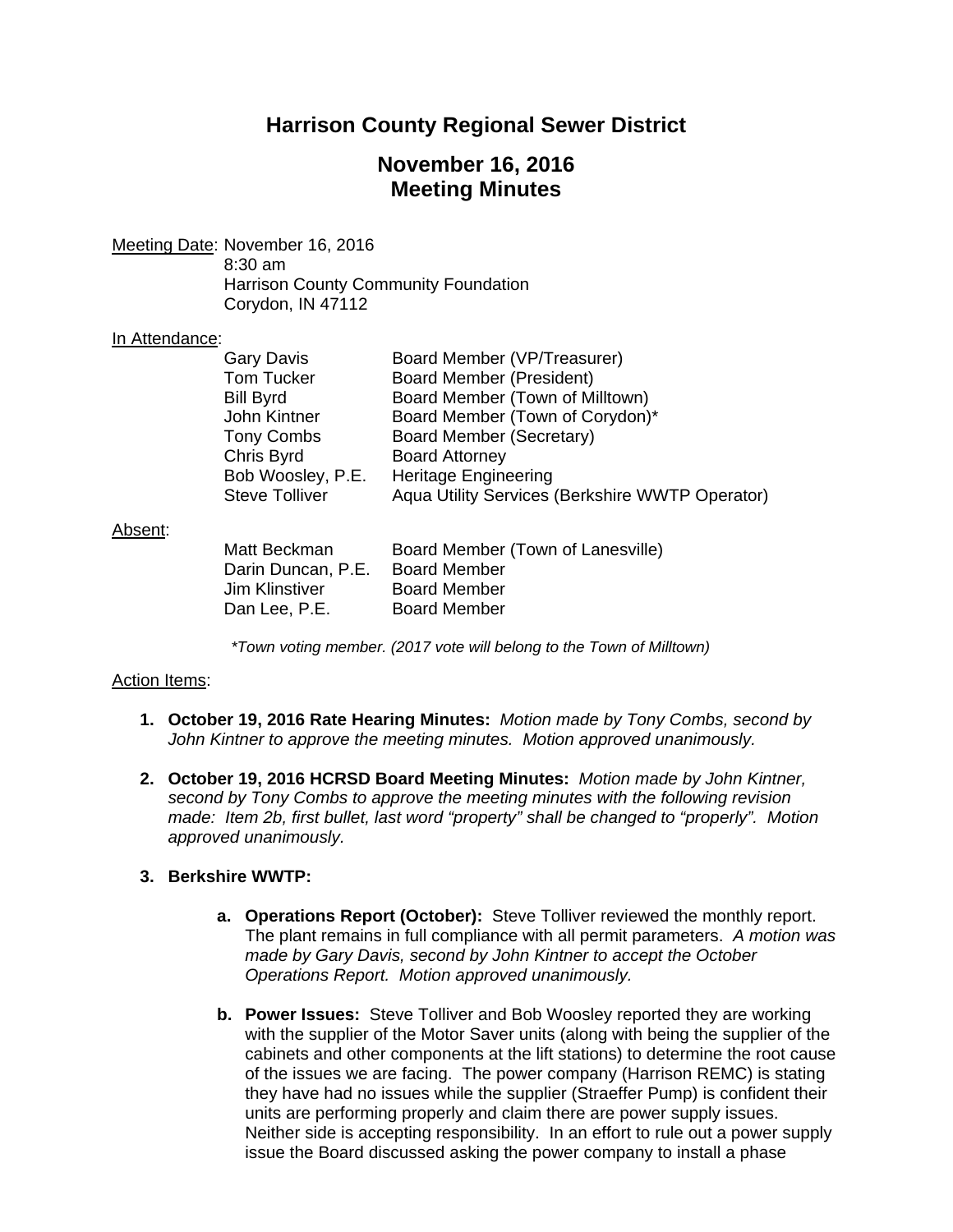HCRSD Mtg Minutes November 16, 2016 Page 2 of 3

> monitor to allow this to be tracked. This would allow us to confirm or eliminate power irregularities as being the cause of the problems we are experiencing at each station and the WWTP. Steve Tolliver will approach Harrison REMC and Duke to determine if they will install monitors at their respective locations. *A motion was made by Gary Davis, second by Tony Combs to allow Tom Tucker to work directly with Aqua Utility Services to hire someone to install the necessary phase monitoring equipment in the event the power companies deny our request. Motion approved unanimously.*

#### **4. New Salisbury Sewer**

**a. Manholes along North Point Drive:** Bob Woosley reported the County has completed the repairs and both manholes have been properly repaired.

## **5. Treasurers Report:**

- **a.** *Motion made by Tony Combs, second by John Kintner to approve the October Treasurer's Report. Motion approved unanimously.*
- **b.** *Motion made by Gary Davis, second by Tony Combs to pay the following claims. Motion approved unanimously.*

#### *District Checking Account:*

| i. Harrison REMC-WWTP electric service                        | \$1,497.34 |
|---------------------------------------------------------------|------------|
| ii. Duke Energy - lift station electric service               | \$26.12    |
| iii. Aqua Utility Services - Nov. WWTP Op. & Lift Sta. Maint. | \$3,192.84 |
| iv. Town of Corydon - Oct sewer bills                         | \$5,280.62 |
| v. Heritage Eng. - retainer/website/utility locate assistance | \$880.00   |
| vi. Dillman Chastain Byrd LLC - Board mtg/public hearing      | \$59.39    |
|                                                               |            |

## **6. Other Items:**

**a. Encumbrance of Funds:** *A motion was made by Tony Combs, second by John Kintner to allow Tom Tucker to sign the agreement encumbering the remaining County appropriated funds (Account Number 30302) in the amount of \$38,500.00. These funds shall be utilized for the update to the District's Long Range Plan. Motion approved unanimously.* Tom provide the signed document to Chris Byrd. Chris will submit the document to the County Auditor's office.

## **b. Board Appointments:**

- **Milltown:** Steve Tolliver reported the Town of Milltown reappointed Bill Byrd to the Board for 2017.
- **County Council Appointments:** The current terms of both Council appointments will expire at the end of 2016. *A motion was made by Tony Combs, second by John Kintner to allow Tom Tucker to draft and sign a letter from the District recommending re-appointment to the Board of both Dan Lee and Gary Davis. Motion approved unanimously.*